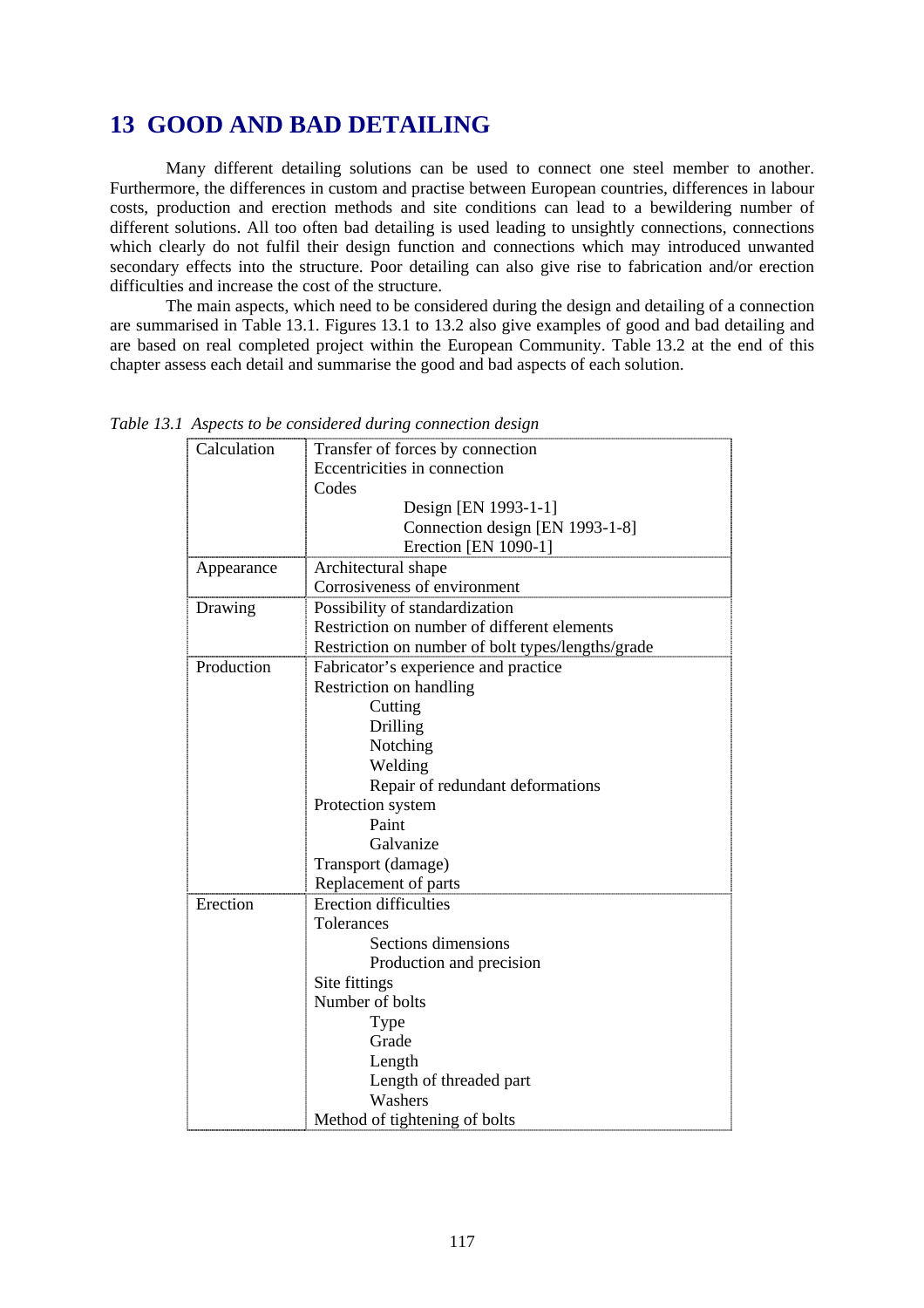

*Figure 13.1 Beam to column joint, moment connection to major axis of column, simple connection to minor axis, unsuccessful solution because of instability during erection and expensive solution difficult to fabricate and erect; beams IPE 330; bolts 4xM20; moment connection: end plate resistance Mj,Rd = 98,4 kNm; weld resistance Mj,Rd = 297,3 kNm* 

*Figure 13.2 Beam to column joint, moment connection to major axis of column, simple connection to minor axis, successful case with extended end plate to major axis and header plate to minor axis; beams IPE 330; bolts 6xM20; moment connection resistance*  $M_{i, Rd} = 139.9$  kNm





*Figure 13.3 Simple beam to column joint of open hot rolled sections with diagonal bracing, unsuccessful case because of difficult to fabricate and erect, expensive solution; column HE180B; beam HE180B; bolts 4xM20* 

*Figure 13.4 Simple beam to column joint of open hot rolled sections with diagonal bracing, successful case with fin plates, column HE180B; beam HE180B; bolts 3xM20*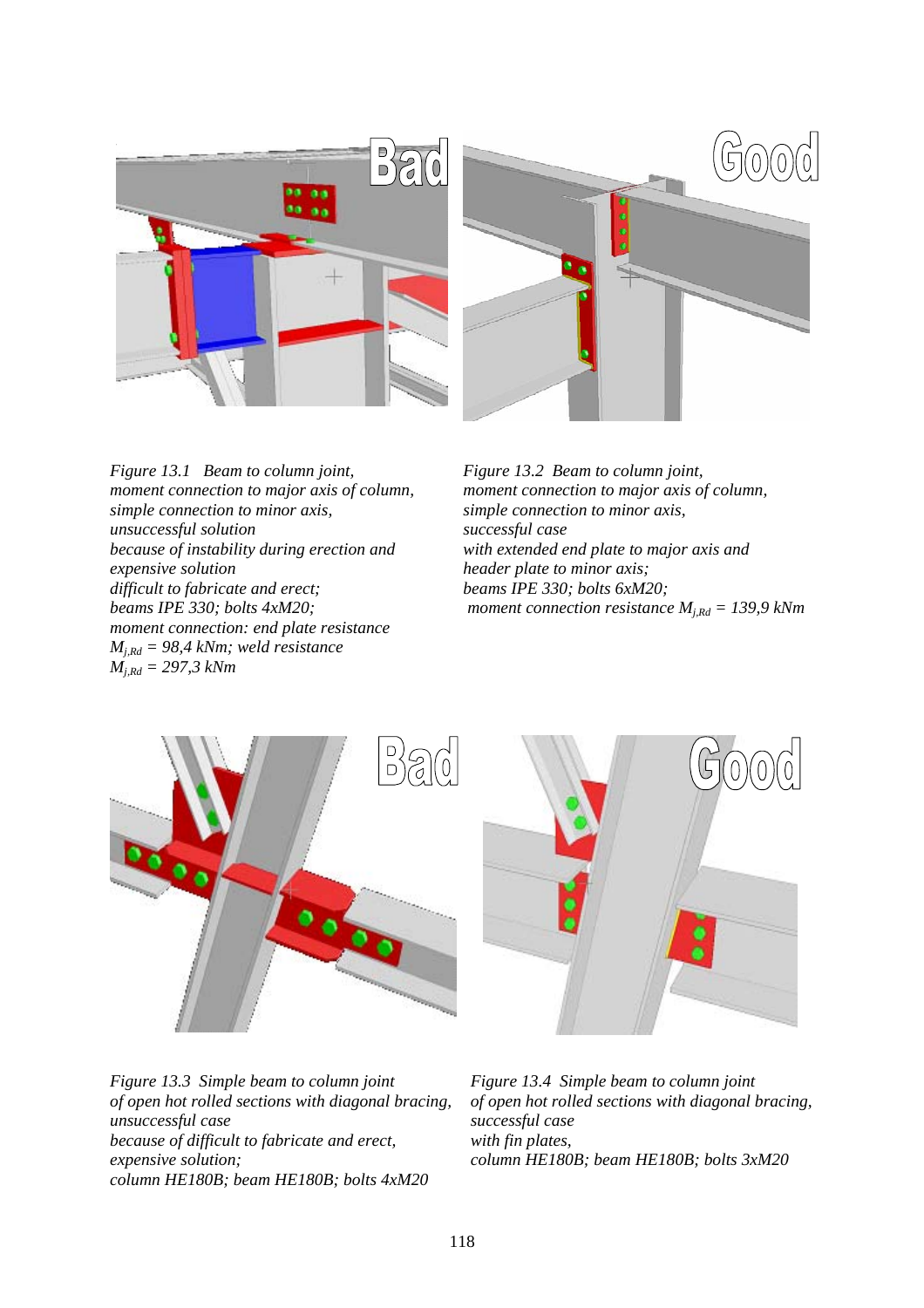

*Figure 13.5 Beam to column joint with moment connection to major axis and simple connection to minor axis, unsuccessful case because of unclear transfer of forces, an expensive solution; secondary beams HE120A; moment connection: beam IPE270; bolts 6xM16* 

*Figure 13.6 Beam to column joint with moment connection to major axis, simple connection to minor axis, successful case with extended end plate to major axis and header plate/ beam splices to minor axis; secondary beams HE120A; moment connection: beam IPE270; bolts 6xM16*



*Figure 13.7 Beam to beam joint of open sections, simple connection in global analyses; unsuccessful case because of introduction of eccentricity, difficult to erect; beam HE 1000A, secondary beam IPE 240; bolts 6xM16* 



*Figure 13.8 Beam to beam joint of open sections, simple connection in global analyses; successful case with long fin plate; beam HE 1000A, secondary beam IPE 240; bolts 4xM16*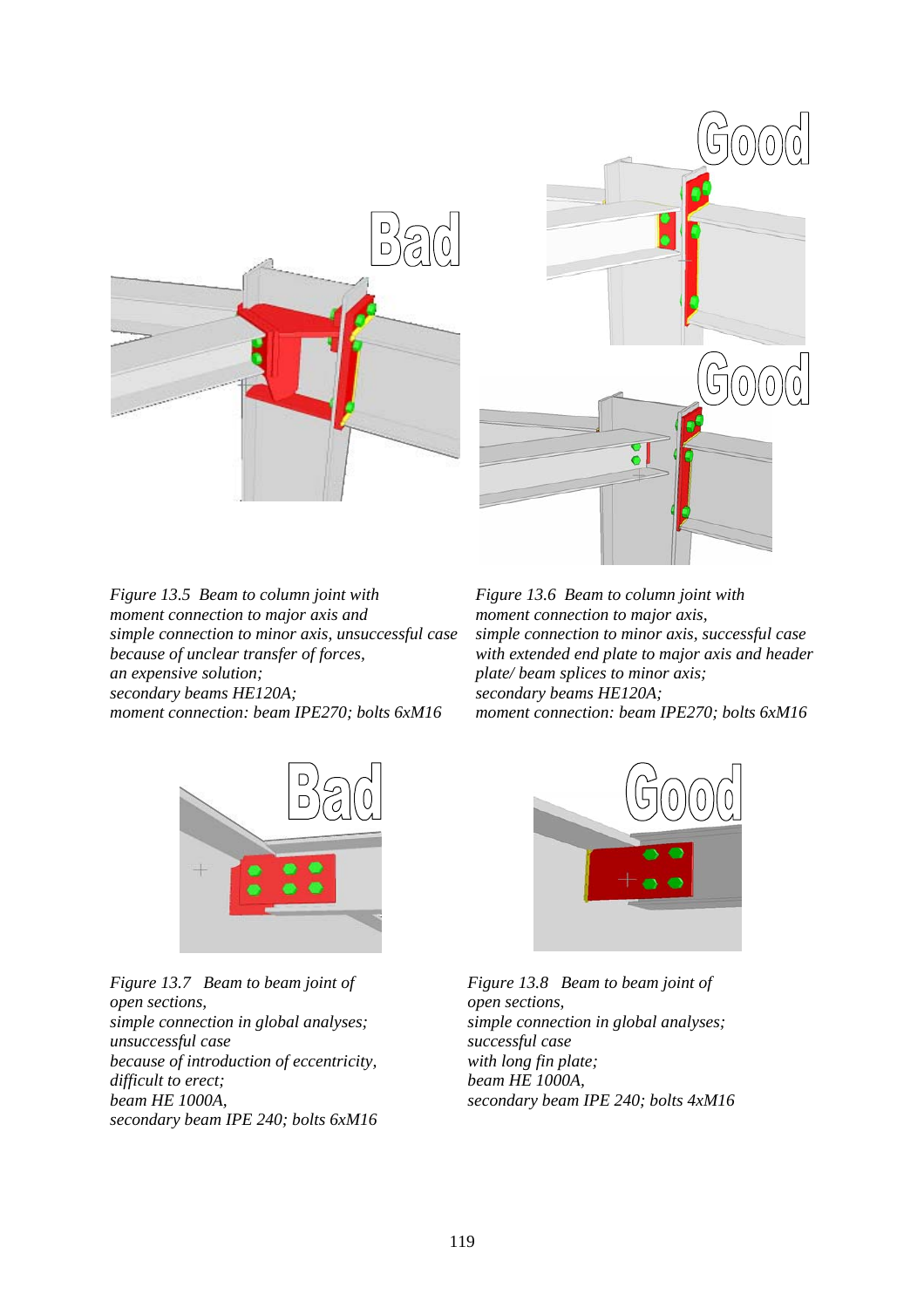

*Figure 13.9 Simple beam to column joint, beams of open cross sections, column RHS tube; unsuccessful case - danger of instability during erection and an expensive solution* 



*Figure 13.10 Simple beam to column joint, successful case by web angles*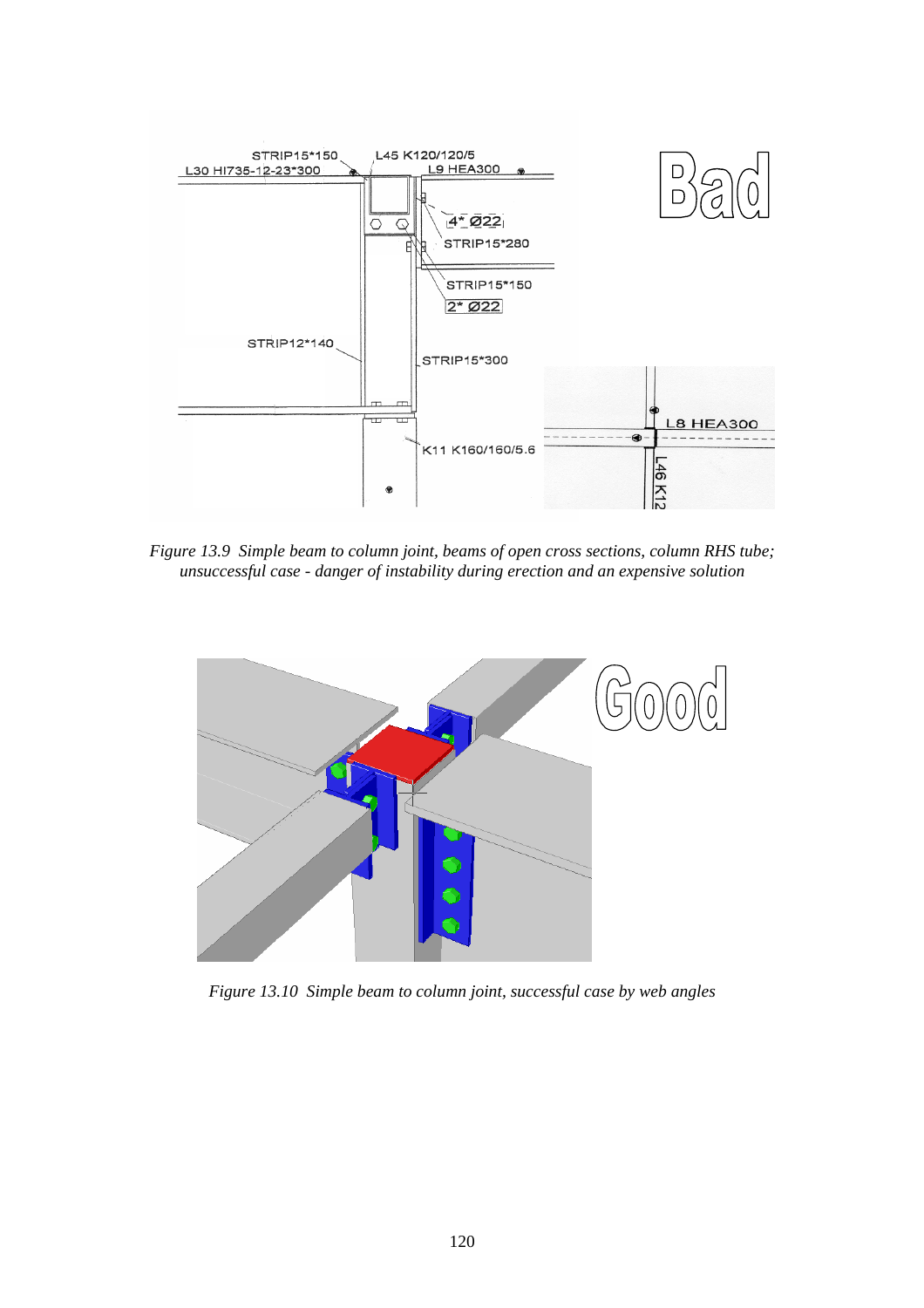

*Figure 13.11 Base plate, in global analyses represented in direction of major axis of column as rigid and in minor axis as simple; unsuccessful case because of very high complexity/price* 



*Figure 13.12 Base plate, successful case with simple base plate, in global analyses the stiffness can be introduced*